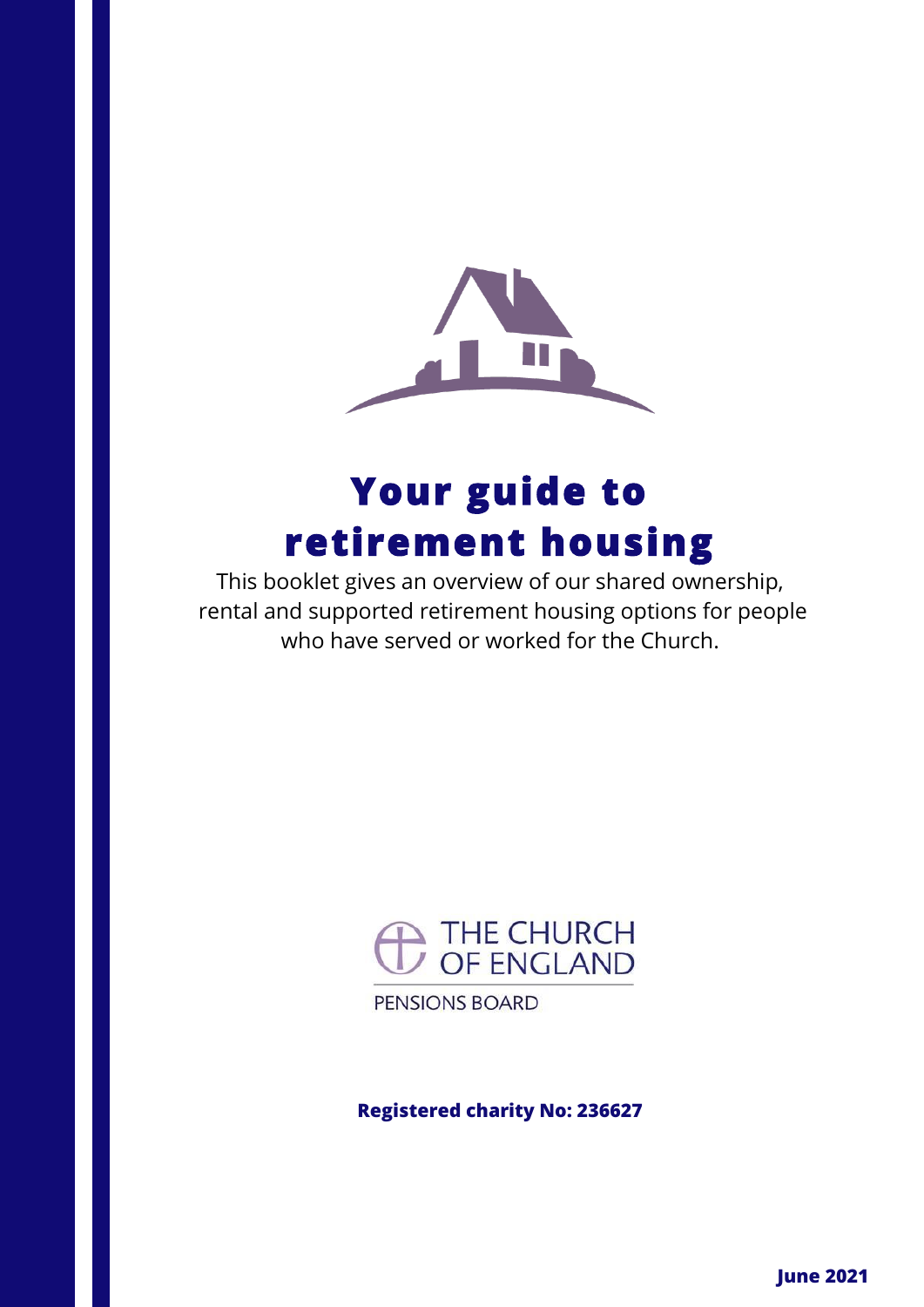

### **How we help retiring clergy with housing**

We understand that retirement poses significant housing challenges for our clergy, above and beyond those that other pensioners may experience. To help with this, we offer modest, affordable, retirement housing to those who need our help, through the Church's Housing Assistance for the Retired Ministry (CHARM) schemes.

We offer more than just 'bricks and mortar'; we provide a range of support to ensure a smooth transition from active ministry to retirement.

### **Who we help**

Our retirement options are open to:

- retired clergy,
- deaconesses,
- licensed lay and church workers,
- Church Army officers,
- spouses/civil partners, widows and widowers of beneficiaries,
- those with non-stipendiary ministry service, \*
- Brothers and Sisters from Anglican religious orders, \*
- those who receive a pension from the National Church Institutions. \*

\**Supported housing only.* 

We can offer,

- the opportunity to start planning your retirement housing up to five years before
- a choice of retirement housing and support so that you can choose a property from a range of options that meets your needs and circumstances
- clear, timely and accessible information and guidance to enable you to make informed decisions,
- support in accessing any additional financial support that you may be entitled to,
- a single point of contact regarding your property,
- support if your housing needs change during retirement for both existing and new customers.

We strive to offer excellent service, taking time to understand your needs, **and how we can best help.**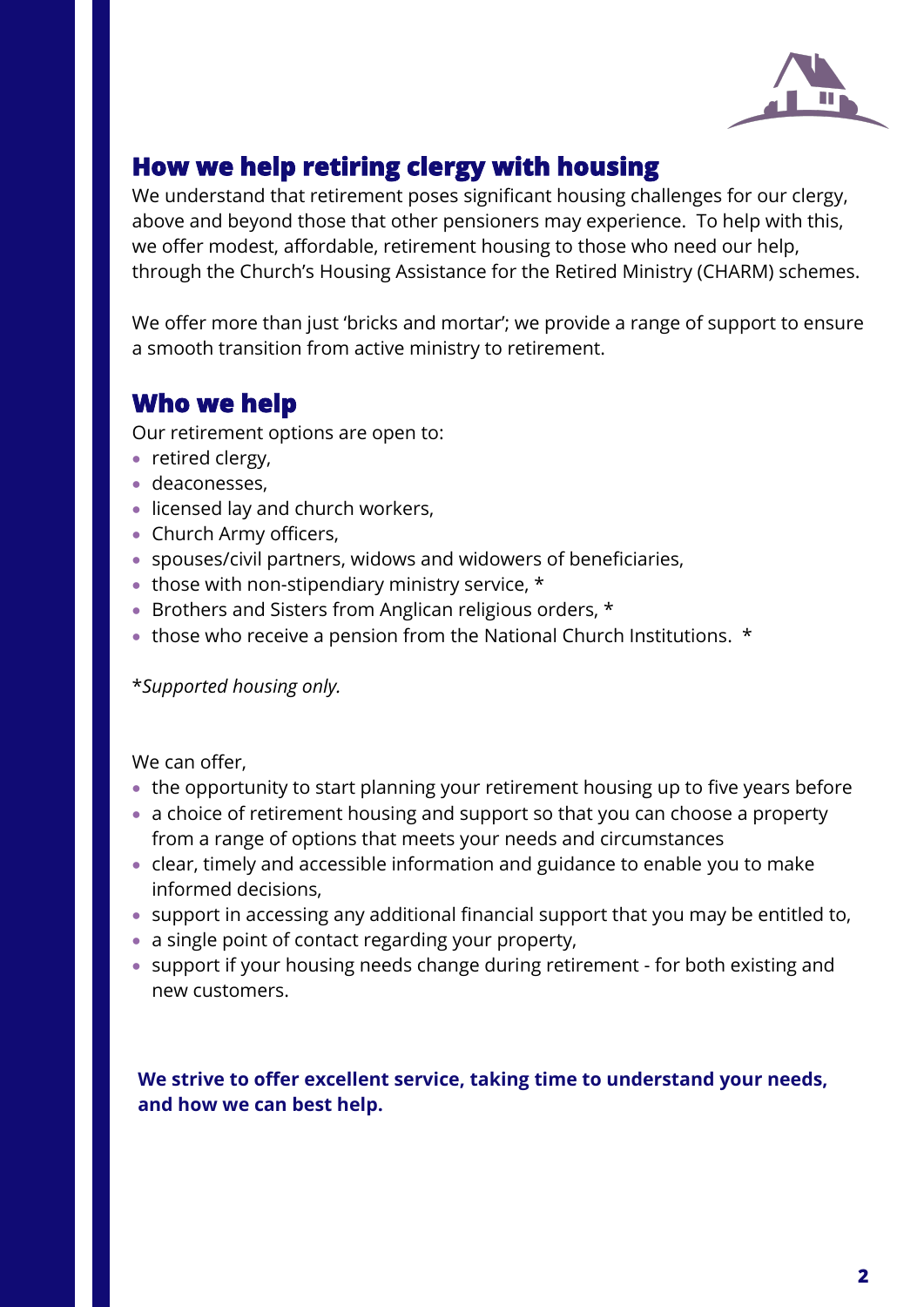

## **Housing types**

We offer three types of housing:

- **Shared ownership properties-** for those who cannot afford to buy on the open market but have enough savings to buy a 25% share of a property, with the Pensions Board purchasing the remaining share.
- **Rental properties-** for those who don't have enough savings to buy a property on the open market or through shared ownership.
- **Supported housing-** for those looking to live independently but within a Christian community.

Each option has its own eligibility criteria, including minimum type and length of service requirements, detailed in the following pages.

### **How the process works**

If you are thinking of applying for help from us, the first step is to contact our Housing Team, using the details below.

We will ask you for some initial information, so we can confirm your eligibility.

Once you have got in touch, we may be able to suggest one of our housing offers based on your personal circumstances including finances, health and any considerations about family circumstances.

More information can be found on our website: **www.churchofengland.org/housing**

| <b>How to contact us</b> |                                         |
|--------------------------|-----------------------------------------|
| <b>Telephone</b>         | 0207 898 1824                           |
| <b>Email</b>             | housingservices@churchofengland.org     |
| <b>Post</b>              | <b>Housing</b>                          |
|                          | <b>Church of England Pensions Board</b> |
|                          | <b>PO BOX 2026</b>                      |
|                          | <b>PERSHORE</b>                         |
|                          | <b>WR10 9BW</b>                         |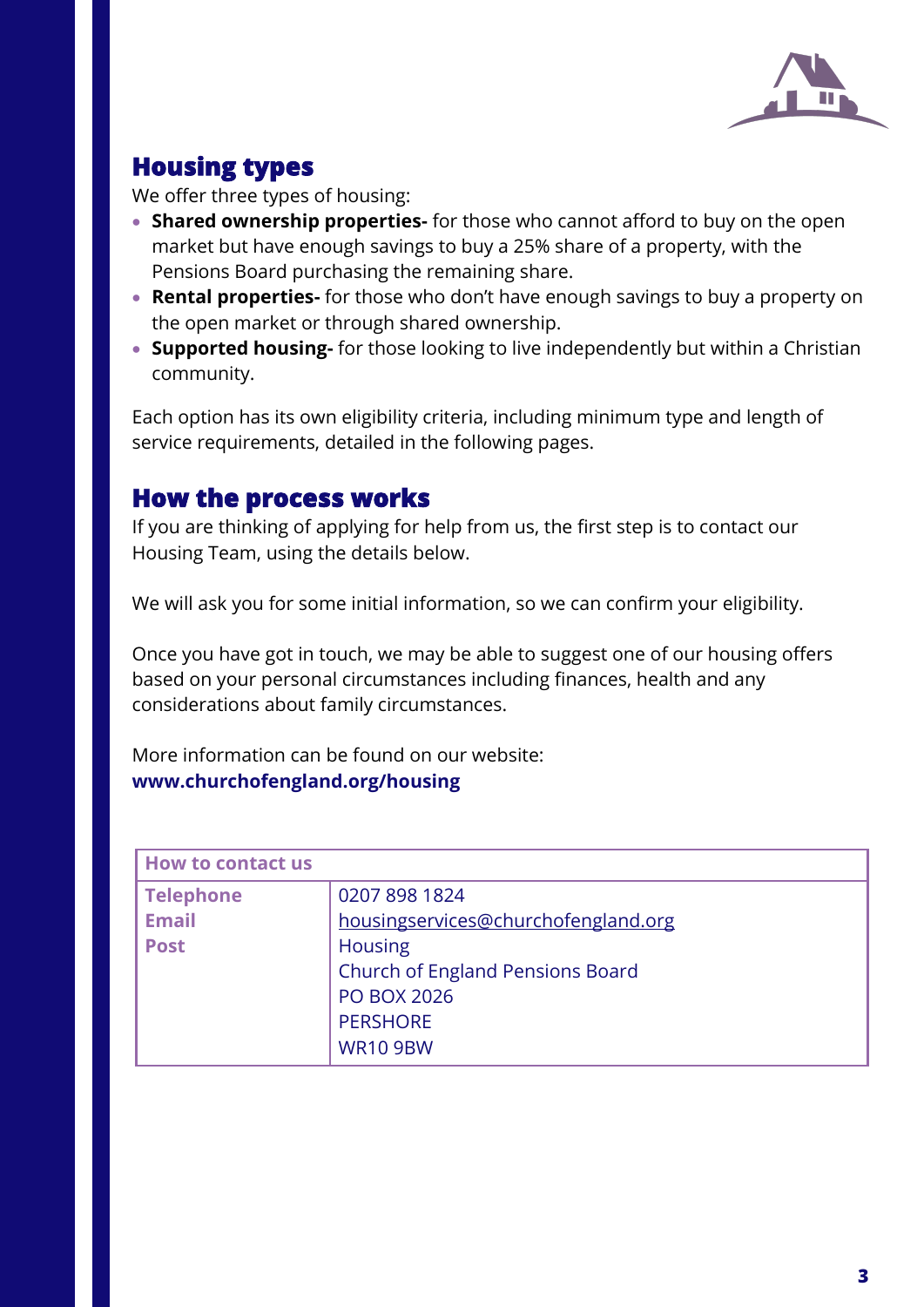

### **Shared ownership properties**  CHARM shared ownership

Our shared ownership scheme offers you the opportunity to buy a share of a home, with the Pensions Board buying the remaining share. We can contribute a maximum of £150,000 towards the purchase.

You would pay us a service charge and a monthly rent. Your rent would be based on



the interest rate we are paying on the mortgage for our share. You can find details of the current interest rates on our website.

#### **Eligibility criteria**

To be eligible you must:

- be (or have been) living in a 'tied' house during your ministry;
- have retired from active ministry within the Church
- have at least 5 years stipendiary service by the time you retire;
- have enough savings to buy a minimum of a 25% share of a property;
- have enough savings to cover the legal fees for a purchase; approximately £4,000;
- be able to pay for any building work the property may need before you move in;
- be able to afford to live in your home long-term.

#### **How the shared ownership scheme works**

Once you have got in touch with us and we have confirmed you are eligible, we would meet with you to talk through how the scheme works. If you feel the scheme is for you, then you should start searching for a suitable house or flat using estate agents, 12 months before your planned retirement date.

We can only consider properties that are well built and maintained and that will be suitable throughout your retirement. Properties can have up to two reception rooms and three bedrooms and there are some overall size limits. More details on the types of properties we will consider under shared ownership can be found in our *shared ownership booklet* available on our website.

Once you have found a suitable house or flat you would send the details to the Housing Team, who would negotiate the price and make an offer to the seller, provided the property meets the requirements of the scheme. If the offer is accepted, we would then manage the purchase through our solicitors. You would appoint your own solicitor to manage your side of the purchase. The buying process is not always straightforward, but a member of the team would be on hand to support you through it.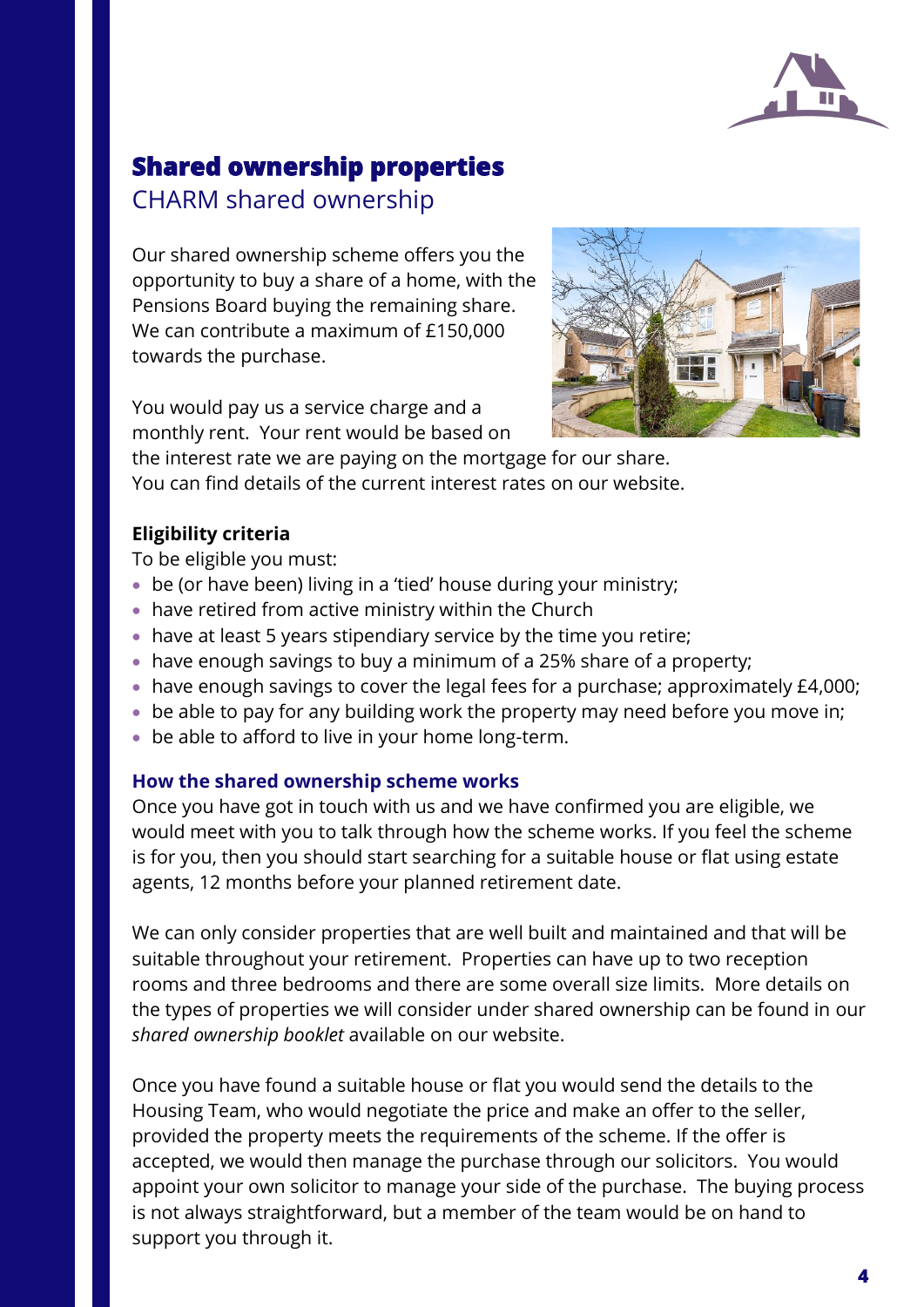

#### **Rent and other expenses**

You would pay a monthly rent for the share we own, the buildings insurance and an administration fee, which is reviewed annually. If your home is a flat, you may also need to pay an additional monthly service charge which we pass to your managing agent. You would also need to pay for contents insurance, full maintenance costs and all utility and council tax bills.

# **Rental properties**  CHARM rental housing

If you can't afford to buy a share of a home, CHARM rental housing offers you the opportunity to rent a modest, unfurnished home *that we already own*, under a tenancy agreement. This would mean you could stay in our property for as long as you were able to. This is known as an Assured Tenancy.



#### **Eligibility criteria**

To be eligible for one of our rental properties you must:

- be (or have been) living in a 'tied' house during your ministry;
- have retired from active ministry within the Church
- be in need of affordable retirement housing i.e. are not able to buy a home of your own or a share of a home under our shared ownership scheme (as part of your application, we will do a means test) and,
- have a minimum of 15 years stipendiary service by the time you retire, of which up to 3 years can be through a 'House for Duty' post. If both you and your spouse/partner are ordained, and together you have offered 15 years of stipendiary service through sequential appointments, we might also be able to help.

#### **How the rental scheme works**

Once you have got in touch with us and we have confirmed you are eligible, we will arrange a video conference call with you to talk through more about how the scheme works. In this call, we will also discuss your application to ensure we fully understand your needs and requirements.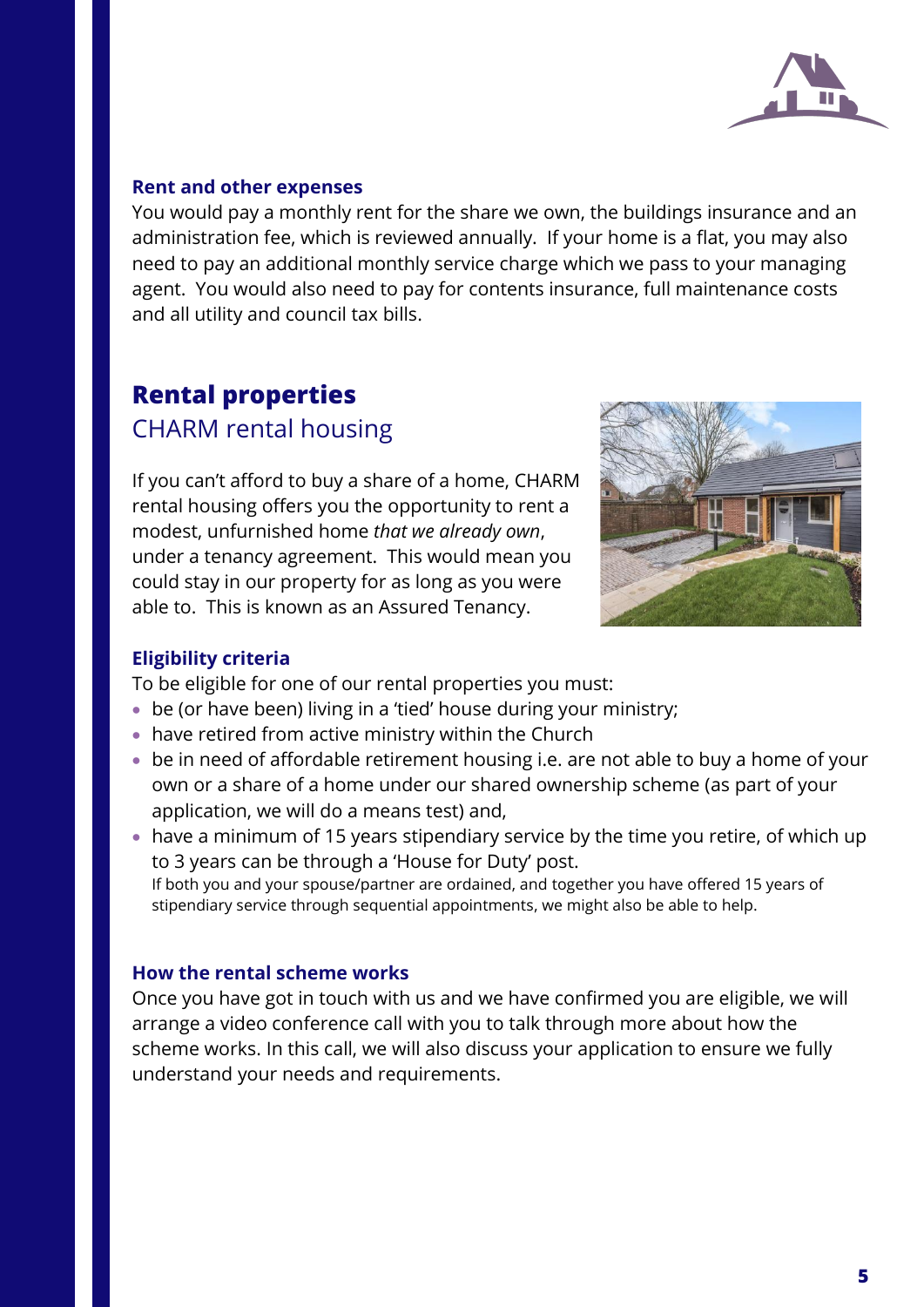

You will be able to find your retirement property through one of the following routes:

#### *Property bulletin*

Our available properties are advertised on our property bulletin which is circulated regularly by email. Properties are listed together with their location, the rental charges, photos and a floor plan. If you see a property you like, you can then express your interest.



#### *Direct offers*

If you are within 18 months of retiring (or needing housing) we will directly offer you a property that we already own, which is available *and* suitable for your needs.

#### **Our properties**

Our portfolio includes a range of typically 2 and 3 bedroom houses and bungalows, with some flats. Properties in more expensive areas, especially London, tend to be considerably smaller than rural areas.

In putting in your application, you will be asked to consider more than one area to move to, in order to help you find a suitable property in time for your retirement. Ideally, in considering possible retirement locations, it would be helpful to identify one or more dioceses that could be suitable, rather than determining a very specific, individual area.

*Remember, you would need permission from your bishop or archdeacon if you wanted to include your current parish as one of your areas.*

Although our portfolio of available properties changes relatively frequently, we would not be able to guarantee that we would have a particular type of property available in a very specific area. The more flexible you can be on location, the more choice you will have.

#### **Reserving a property**

If you are interested in any of the properties advertised or offered to you, you will be able to let us know by returning an 'expression of interest' form to us via email or post.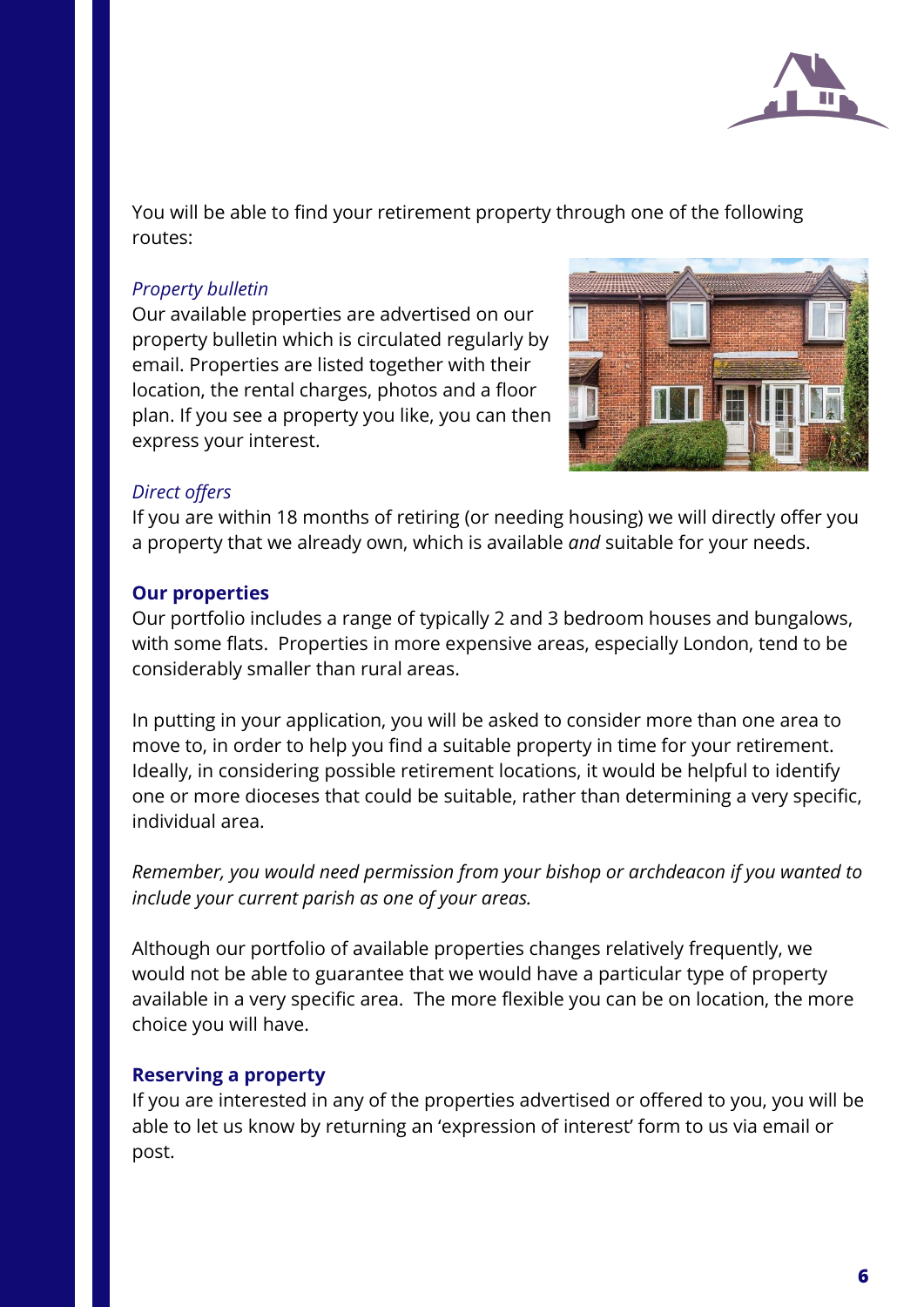

If more than one applicant expresses an interest in the same property, we will prioritise arranging viewings according to the banding allocated to you and your application date.

Having viewed the property and decided it is for you, it can be reserved through a simple form. You can reserve your planned retirement home (rent free) for up to 5 years, ready to move into when you retire. If your retirement date is some years away, we may commercially let the property for a limited period. We will ensure that the property is refurbished in full in line with our Lettable Standard so that it is ready for you in good time for your retirement.

#### **Getting the property ready**

We bring customers' chosen homes up to a good standard before they move in. Where needed we will decorate, upgrade kitchens and bathrooms and provide adaptations. All properties are unfurnished.

#### **Rent, Service Charges and other expenses**

Thanks to grant funding from the Archbishop's Council, we are able to charge rents for our properties that are lower than normal market rents for similar homes.

It is important to note that the rent you pay will vary dependent upon the location of the property, the size and type of the property you are offered. We charge our rent on a calendar month basis and we ask you to set up a monthly direct debit for the rent charged. We increase our rents annually in April of each year, usually in line with inflation.

#### **Service Charges**

If your home forms part of a block of flats or is on a private estate, you may be required to contribute to some communal services that are provided by the freeholder or managing agent.

#### **Other Expenses**

You are also responsible for the council tax for the property, your utility bills including gas, electricity and water. In addition, you are responsible for your telephone and broadband bills, along with any other household costs you incur, as well as contents insurance for your personal possessions. You would need to pay for moving costs, furnishings and white goods.

#### **Repairs and Maintenance**

As the landlord, we undertake repairs and maintenance of customers' homes apart from white goods, cleaning, gardening and internal decorations, carpets and soft furnishings. Full details of our obligations as a landlord will be set out in your tenancy agreement and resident's handbook.